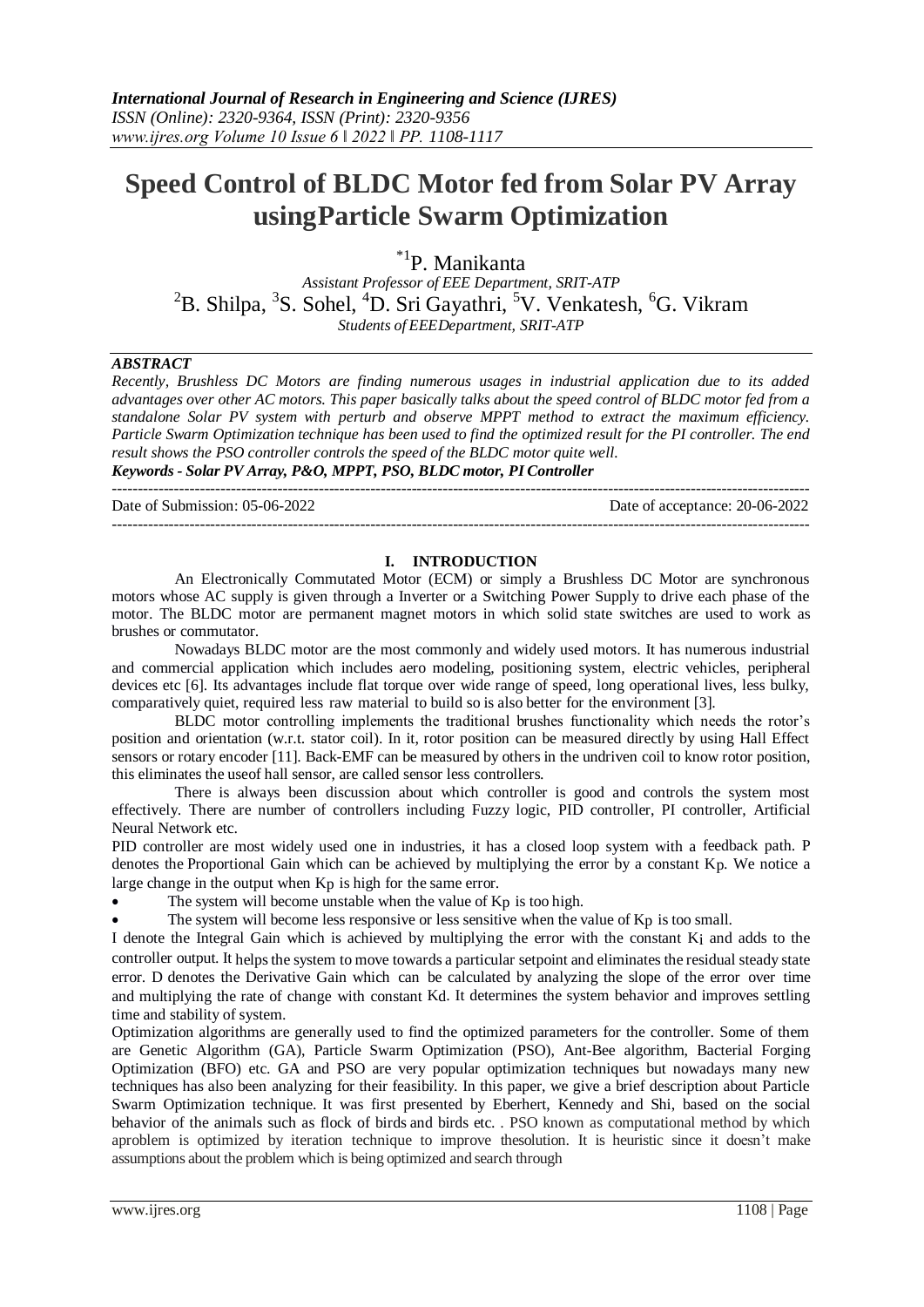a large number of solutions. In this paper it has been used only to get the optimized PI controller's parameters i.e.,  $K_p$  and  $K_i$  [1].

Renewable energy is more preferred nowadays due to environmental conditions. Solar is one of the best renewable energy sources among others. Solar PV array is best suited for this purpose among other sources of energyas it is available at every place, it has a long life and require less maintenance [9]. So Solar PV Array with Perturb and Observe type of maximum power point tracking has been used to extract the maximum efficiency from the solar array [8]. Thereexist multiple MPPT techniques but many of them suffer from a disadvantage of slow tracking, end up in reducing efficiency of solar array [5]. Incremental Conductance (INC) and Perturbation and Observation (P&O) has been widely used methods.

# **II. REVIEW OF METHODOLOGY**

The review of the paper shows the controlling of the BLDC motor using the methodology given as below:



Fig 1. Block diagram of proposed work

# **A. SOLAR PV ARRAY**

# Mathematical Modeling of PV Cell

A solar cell works on the principle of photoelectric effect i.e., when solar radiations falls on the semiconductor plate it produces electrical current. Solar Array mainly defines the combination of two or more solar cells connected either in seriesor in parallel to fulfil the energy requirement. Solar cells are usually connected in series to produce higher voltage and in parallel to produce higher current than the system.



Fig 2. PV cell equivalent circuitIt shows a basic equivalent circuit diagram of a Solar cell.

The equation can be developed to calculate the output current with the inputs of solar array i.e. voltage, solar irradiationand temperature.

$$
I_{ph} = [I_{sc} + K_i(T - 298)] * I_r/1000
$$
  
where,  
Iph= phase current  
Isc= short circuit current  
 ${}_iK$  = Isc of a cell at 25oC and 1000  
 $T$ = working temperature  
 $I_r$ = solar's irradiation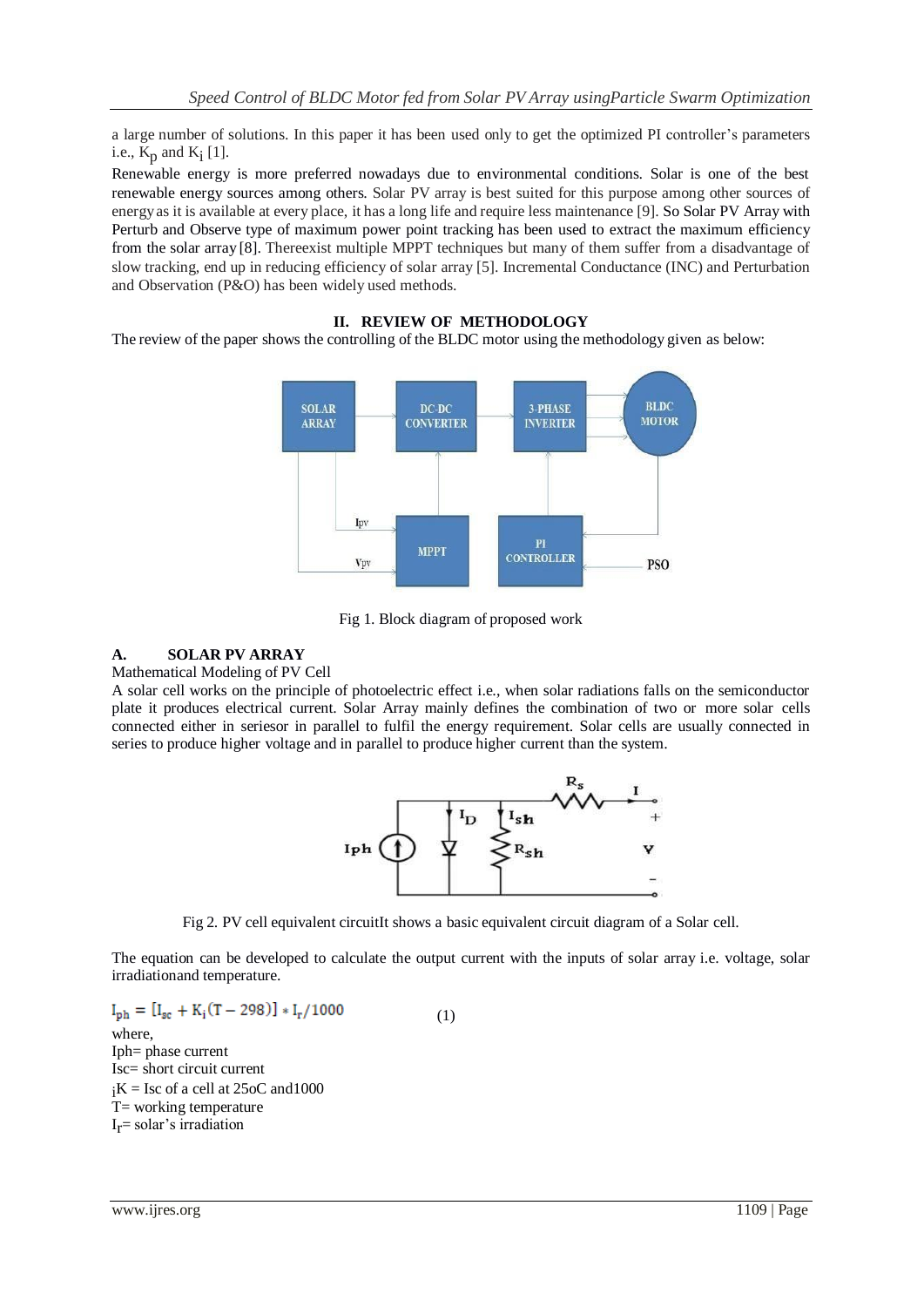Series resistance are taken into account due to combined resistances of contacts, metal grips and p and n layers. Shunt resistance are considered due to leakage current through p-n junction.



Fig 3. I-V and P-V characteristic of solar array

The fig 2. is short-circuited making the output voltage, V=0 and current is maximum, I=IS/C hence V-I characteristic can be plotted. When fig 2. is open circuited then output voltage is maximum, V=VO/C and current, I=0 hence P-V characteristic is plotted.

## **B. Maximum Power Point Tracking (MPPT)**

Maximum Power Point Tracking / Power Point Tracking can be used to maximize the output power of the solar cell under all conditions [3]. Solar cell derives a relationship between temperature andresistance which produces non-linear output efficiency andits analysis can be seen on P-V curve [10]. Now the MPPT is being used to get the sampled output from solar cellsand therefore proper resistance is applied or load through which maximum power can be obtained. The power at the MPP (P<sub>mpp</sub>) can be calculated as the MPP voltage (V<sub>mpp</sub>)and MPP current's (I<sub>mpp</sub>) product. The MPPT technique used to calculate MPP voltage (V<sub>mpp</sub>) through temperature of the solar module and then comparesit with reference voltage. There is basically no change in MPP voltage when irradiation is changed, hence its influence can be ignored and the voltage changes linearly when there is a change in temperature. MPPT mainly regulates the output obtained from the solar pv array and provide that output to the DC-DC converter or the inverter circuit. The maximum power (Pmpp) can be calculated by multiplying MPP voltage (Vmpp) and MPP current (Impp). Now to calculate voltage we have following equation:

 $V_{\text{mpp}}(T) = V_{\text{mpp}}(T_{\text{ref}}) + uv_{\text{mpp}}(T - T_{\text{ref}})$  (2) where:

 $V_{\text{mnp}}$ = mpp voltage at stated temperature $T_{\text{ref}}$ = temperature taken as reference

T= temperature which is measured

 $u_p$ = temperature's coefficient

MPPT have several strategies which can be used to optimize the output power of the solar pv array. One may implement different algorithms and switch among those based on operating condition of the solar array. Some of them includes Perturb and Observe, Incremental Conductance, Current Sweep, Constant Voltage, Temperature Method etc.Among them perturb and observe and incremental conductance methods are themost commonly used ones. However, this paper deals with the perturb and observe method to extract the maximum efficiency from the solar array.

In this technique, a minor perturbation is in introduced in voltage to cause the power variation of the PV module. Then PV output power is periodically measured and compared with the previous power. Now, if output power increases same process is continued else the perturbation is reversed. So mainly, the PV module voltage is increased.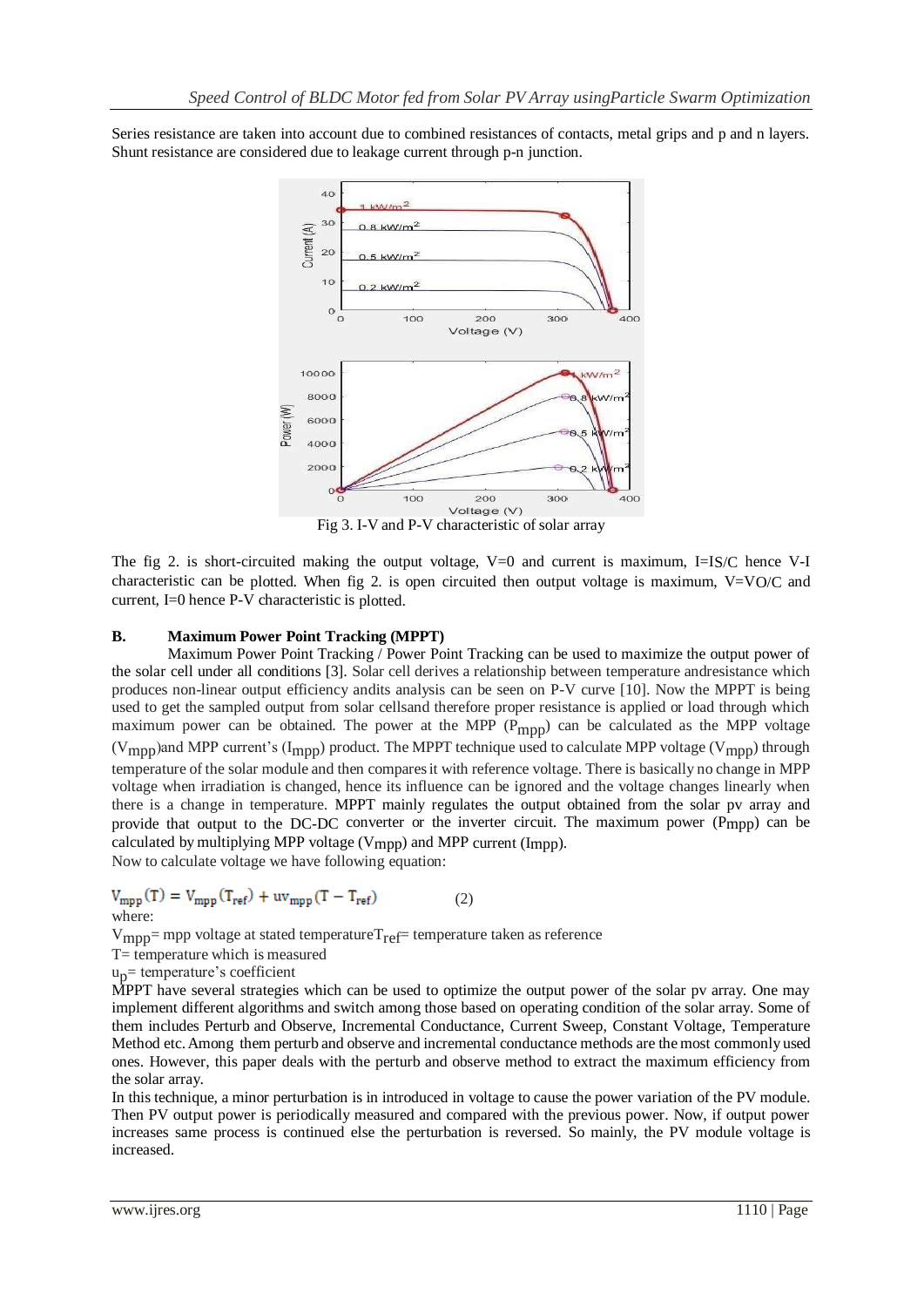The resulting change of PV power is observed as follow:

- If dp/dv is positive, the perturbation of voltage shouldbe increased from point "A" towards MPP.  $\Box$
- $\Box$ If dp/dv is negative, the perturbation of voltage shouldbe increased from point "B" towards MPP.
- This process is repeated until it is reached to MPP (max pow)where  $\frac{dP}{dr}$  is zero, hence this  $\Box$ satisfiedtermed as steady state.

It keeps perturbing the system until a change is detected in the MPP.  $\Box$ 



Fig 4. Perturb and Observe on P-V curve



Fig 5. Perturb and Observe flowchartOn the basis of the above P-V curve we can determine the MPP as follows:

 When an increase in voltage leads to increase in power, this means that the operating point of the PV module is onthe left of MPP. Hence, further perturbation is required in the right to reach the mpp.

 When an increase in voltage leads to decrease in power, this means that the operating point of the PV module is onthe right of MPP. Hence, further perturbation isrequired towards the left to reach the mpp. Hence PWM duty cycle is increased or decreased to extract the maximum power.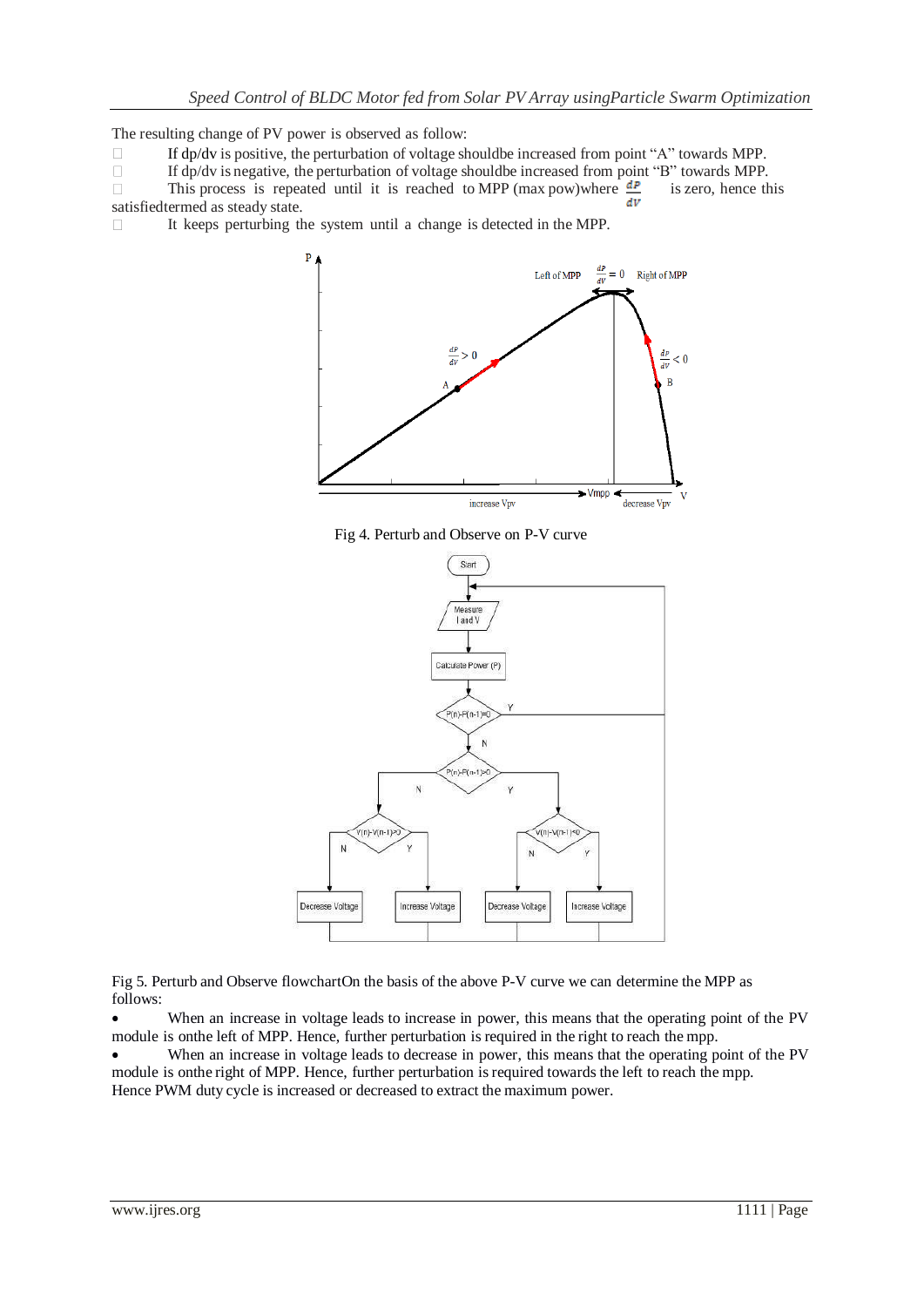#### **C…Brushless DC Motor**

BLDC motors are permanent magnet motors which uses solid state switches in place of commutators and brushes. The bldc motors are not only distinguished from other motors by high efficiency but also due to low maintenance.



Fig 6. Disassembled view of BLDC motor

The construction of BLDC motor is similar to that of AC motors, hance also known as permanent magnet synchronous motor. The stator winding is similar to those in a polyphase AC motor, and rotor consist of one or more permanent magnets. BLDC motor incorporates some means to detect the rotor position and produce signals to control the electronic switches. Hallsensors are hence most commonly used, while some also use optical sensors.

BLDC motor equivalent circuit is shown below:



Fig 7. Typical Equivalent Circuit of BLDC Motor

In this we are considering phase A at the time of modeling. Hence equivalent circuit is shown in the figure  $V_a$ , terminal voltage can be taken as  $V<sub>d</sub>$ :



Fig 8. Per Phase equivalent of BLDC motorNow phase current in the above model is obtained byapplying

given equations:

$$
\frac{di_a}{dt} = \frac{1}{L-M}(V_a - E_a - Ri_a)
$$
\n
$$
\frac{di_b}{dt} = \frac{1}{L-M}(V_b - E_b - Ri_b)
$$
\n
$$
\frac{di_c}{dt} = \frac{1}{L-M}(V_c - E_c - Ri_c)
$$
\nBy using Kirchhoff's voltage law in the above circuit  
\nwe get,  
\n
$$
V_d = R_d i + L_d \frac{di}{dt} + E
$$
\nThe electromagnetic to  
\nThe electromagnetic to  
\n $T = J \frac{d\omega_m}{dt} + B\omega_m + T_L$ \n(6)  
\nWhere,  
\n $T = \text{total}$  electromagnetic to  
\n $J = \text{constant}$   
\n $J = \text{constant}$   
\n $V_m = \text{rotor angular velocity}(\text{rad/s})$ \n $T_L = \text{load torque}(\text{Nm})$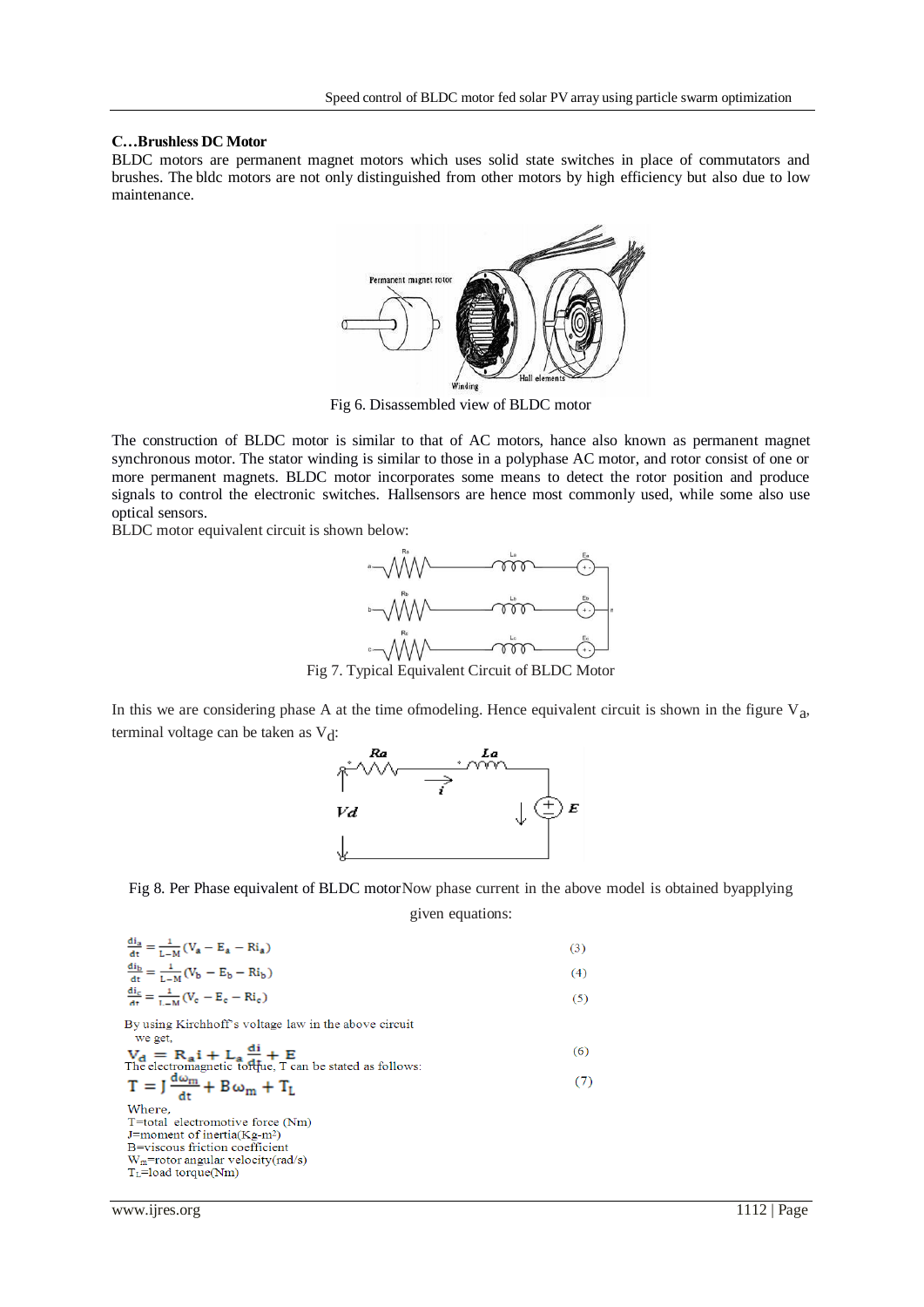#### **D. Particle Swarm Optimization(PSO)**

The main function of an optimization algorithm is to find the best result for the controller circuit. Lately, there has been discussion about the effectiveness and usage of optimization techniques. Although the result of all the algorithms depend upon the size of the particles. But among the many Genetic Algorithm (GA) and PSO proves to be better. Also, PSO proves to be more efficient and fast as compared to GA for smaller number of particles.It happens due to the differences in the algorithm in both the optimization techniques.

PSO is an intelligent optimization algorithm which belongs to the meta-heuristic class of optimization algorithm. It is mainly inspired by the social behaviour of the animals such as birds and fishes. It uses some intelligent agent called particles which is used to reach another level of intelligence.

Now every particle has a position  $(X_i)$  in the search space denoted by;<br> $X_i^t = (x_i 1 \ x_i 2 \ x_i 3...x_{in})^T$ 

$$
Xi^{\mathsf{T}} = (x_1 1 x_1 2 x_1 3 \ldots x_{n})
$$

And the velocity (Vi) which describes the movement in the sense of direction and distance denoted by;  $V_i$ <sup>t</sup> = (vi1vi2vi3...vin)<sup>T</sup>

Every particle has a memory of its best position in the respect of position and velocity which is known as local best orpersonal best denoted as Pbest. The common best experience among the whole swarm is known as global best denoted as Gbest. These vectors are also updated for the dimension i.e. j, according to the given equation.

So, the velocity can be updated by the given equation:



Fig 9. PSO Algorithm for tuning of BLDC Motor Controller

The equation 12 consist of three components i.e., Inertia term, Cognitive component and Social component. All the three components help in updating the velocity for PSO.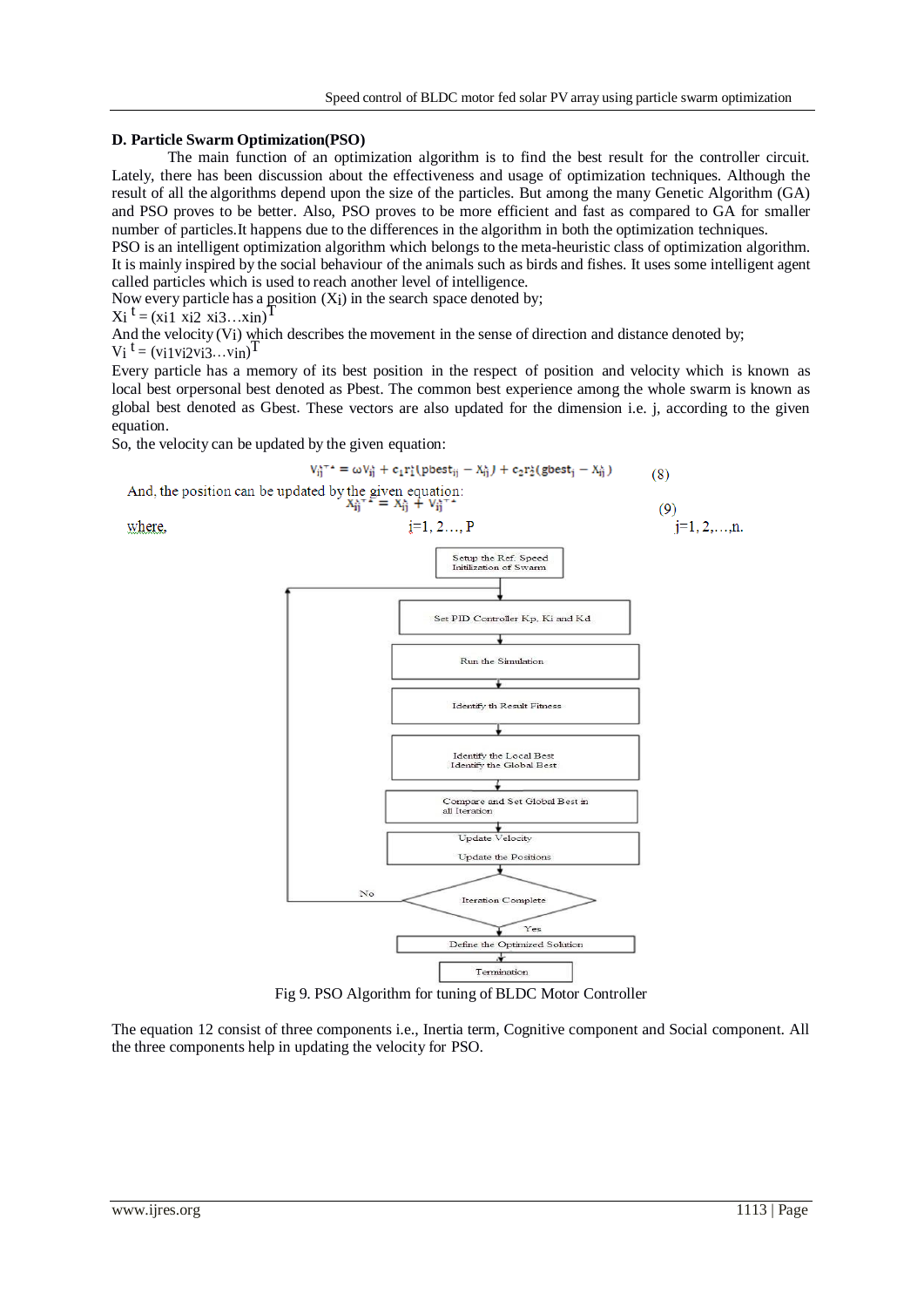## **III. RESULT AND CONCLUSION**

This paper deals with the speed control of BLDC motor fed from a solar PV array using Particle Swarm Optimization technique. So, a comparison has been made between the two model i.e., model of a BLDC motor with PSO and model of motor with solar array and PSO.

### **A. Model of BLDC motor with PSO**

The entire system has been provided a set voltage source in this case. In this model, a PSO was used to determine the optimal parameters for the PI controllers, Kp and Ki, which help control the speed of the BLDC motor via a three-inverter.



#### Fig 10. Model of BLDC motor with PSOThe parameters for the simulation can be stated as follows;

| <b>BLDC</b> motor parameters |               | PSO parameters                 |      |  |  |
|------------------------------|---------------|--------------------------------|------|--|--|
| R                            | $0.7\Omega$   | W                              | 0.9  |  |  |
| L                            | 2.72e-3H      | c1                             | 0.12 |  |  |
| J                            | $0.8e-3kg.m2$ | c2                             | 1.2  |  |  |
| F                            | $1e-3N.m. s$  | Number<br>- of<br>particles    | 50   |  |  |
| P                            |               | Maximumiteration               | 50   |  |  |
|                              |               | Table 1. Simulation Parameters |      |  |  |

These parameters can be changed according to the requirement and usage. The parameter for theoptimization technique canbe increased to get the better results.

### **B. Simulation of BLDC Motor with PSO**

When the system is coupled to a fixed voltage supply, the rotor speed of the BLDC motor is shown in the diagram.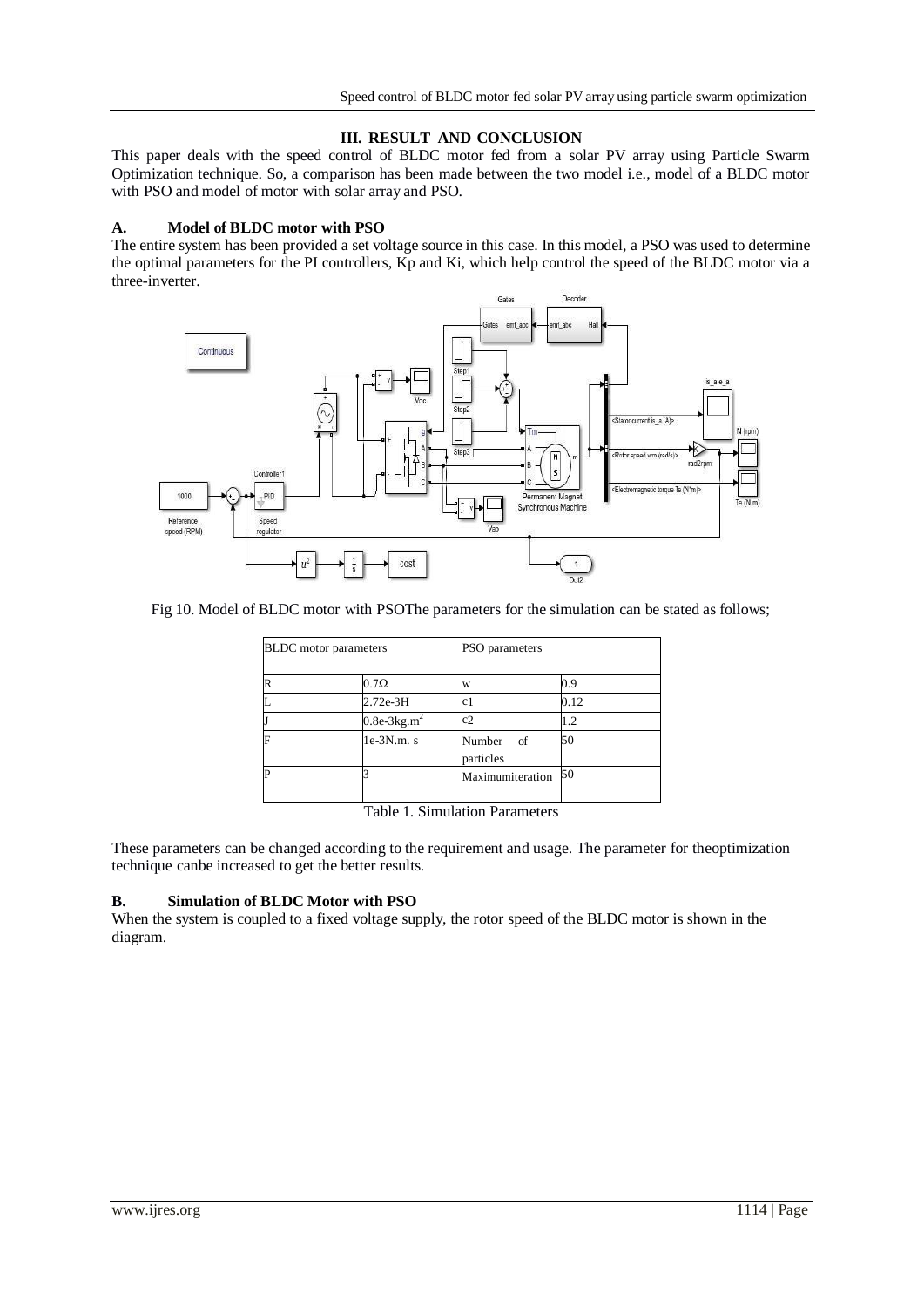

Fig 11. BLDC Motor Rotor Speed with PSO

PSO finds the most optimized result for PI controller to control rotor speed. Reference speed has been set to 1000rpm and the optimized value for  $K_p = 0.1850$  and  $K_i = 18.3602$  and system took approximately 0.6 seconds to reach the steadystate and rise time. Result does have maximum overshootand transients as can be clearly seen.

## **C. Model of BLDC motor with Solar PV Array and PSO**

A solar PV array has been added to the system to provide power to the entire setup. Using the MPPT approach, the array's maximum efficiency may be retrieved. To produce the desired output for the 3-inverter, a dc-dc converterwas also used.



Fig 12. Model of BLDC motor with solar array and PSO

## **D. Simulation of BLDC Motor with Solar Array and PSO**

In this, unlike of the previous one solar PV array hasbeen used to power the system with all the other parameters keeping same and reference speed has been set to 1000rpm.

Although some new techniques has been used as shownin the fig 10. DC-DC converter has been used to get the desired input for the inverter system. Using these techniqueshave relatively improved the result. Hence, in this we are notfacing any problem related with the maximum overshoot orthe transients. In the results, there is no overshoot and no transients, rise time has also been decreased to as low as 0.25 seconds as shown in the fig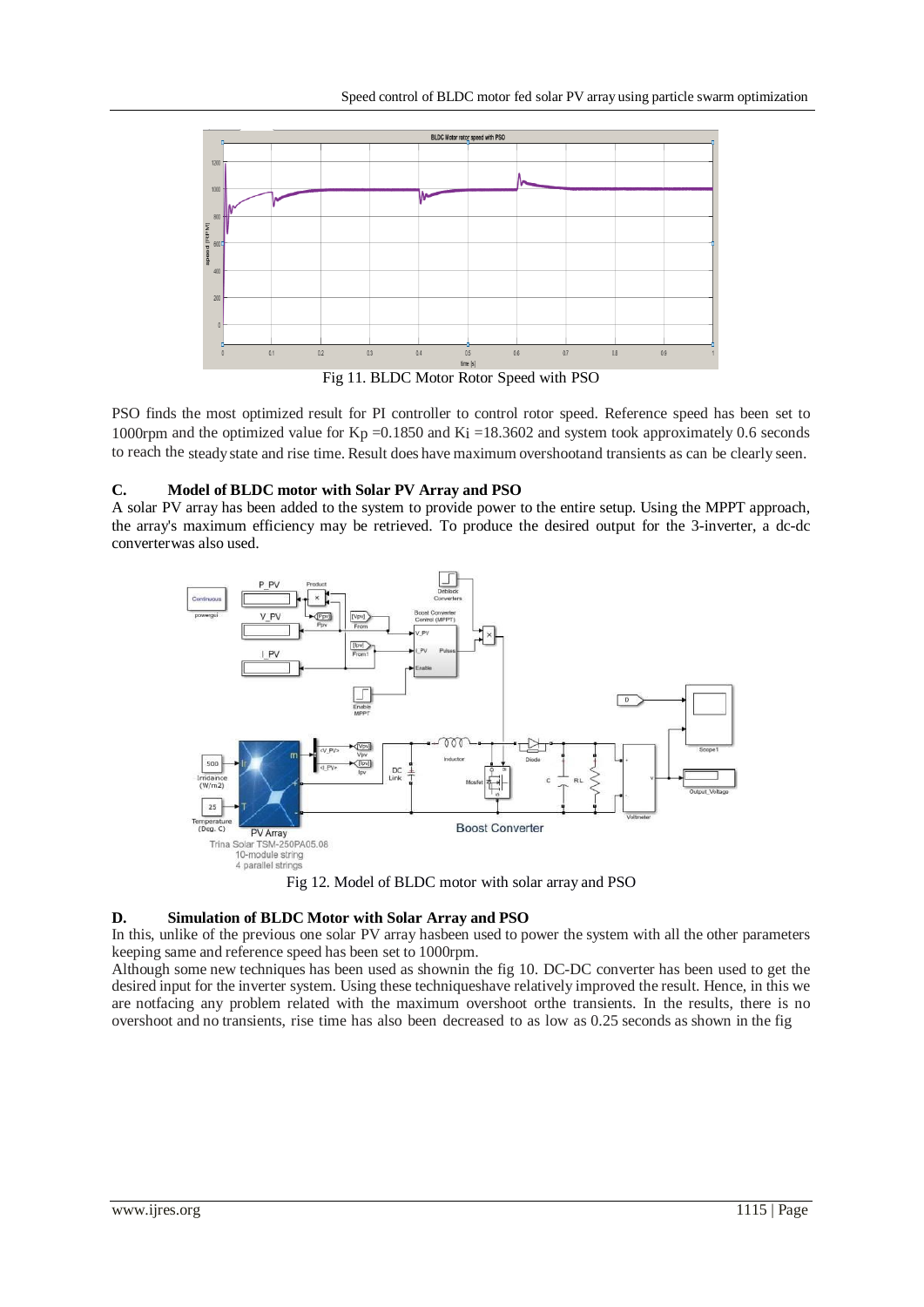